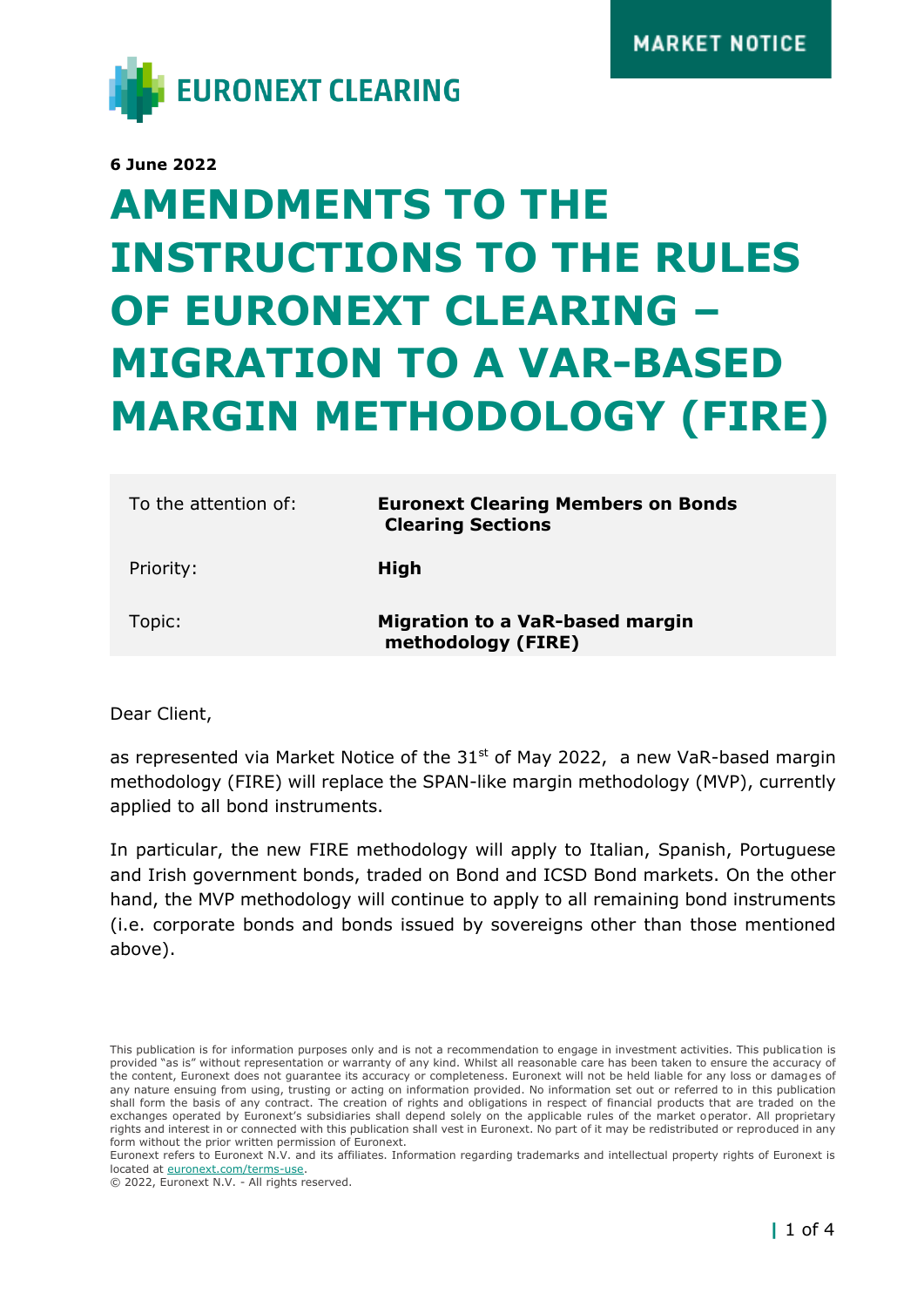

Therefore, in order to reflect the above mentioned change in methodology, Articles A.1.1.1 and B.3.1.1 of the Instructions to the Rules of Euronext Clearing are amended.

These amendments to the Instructions will become effective on the **20 June 2022**.

\*\*\*

The extract of the amendments to the texts of the Instructions is available here below and will published on Euronext Clearing's website at the following link.

For further information please contact:

#### **Risk Management Office**

E: [CCP-rm.group@euronext.com](mailto:CCP-rm.group@euronext.com)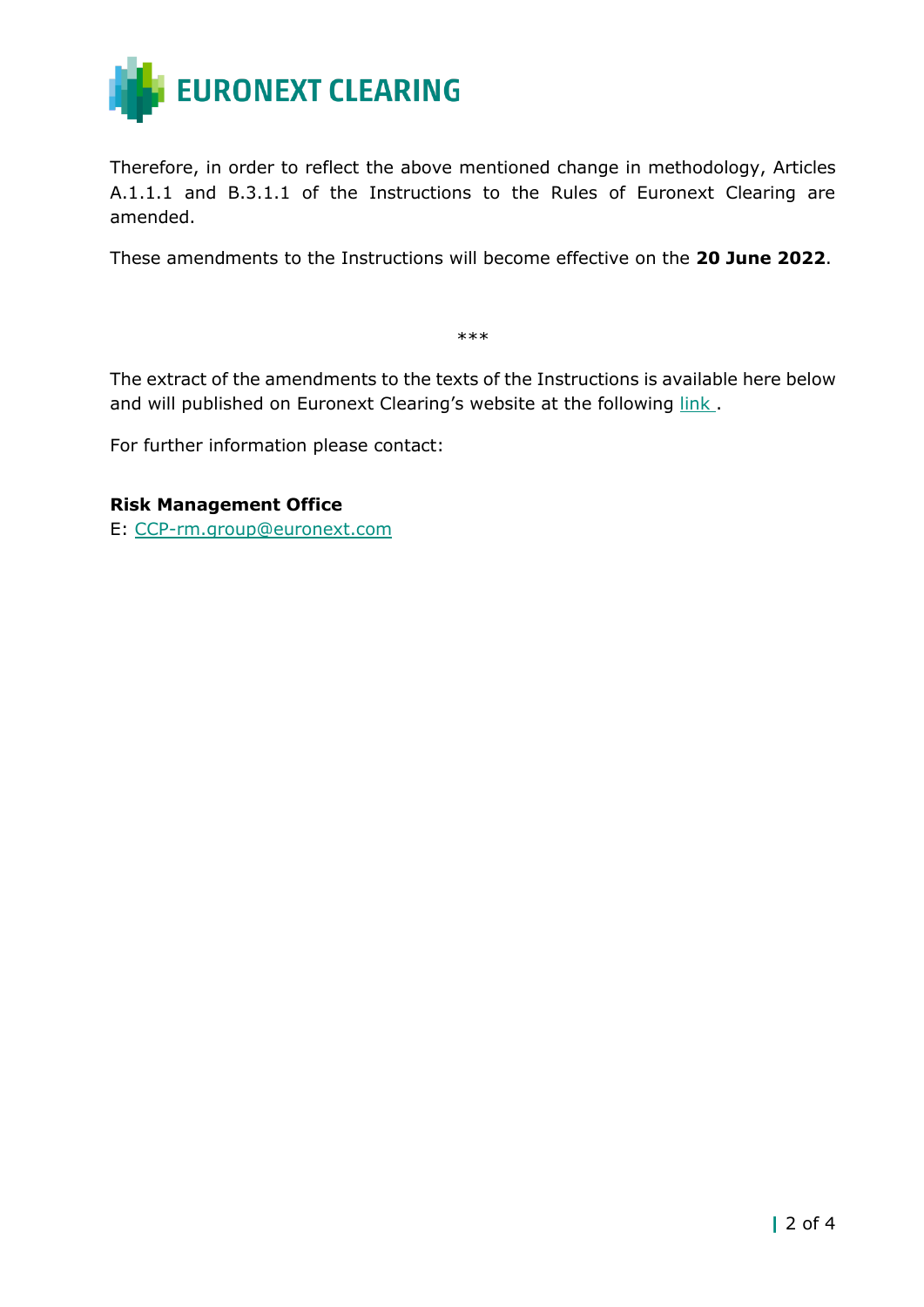

**INSTRUCTIONS**

# **TITLE A General provisions**

# **Article A.1.1.1 Definitions**

#### *OMISSIS*

**«MVP»**: the part of the *Services Manual* containing the method of calculating the initial *Margins* used by *CC&G* for the *Bond Section*, available to *Members* on the basis of the specific functions indicated in the *MVP* manual. **The** *MVP* **method shall not apply to** *Financial Instruments* **subject to FIRE method.**

**«FIRE»: the part of the** *Services Manual* **containing the method of calculating the initial** *Margins* **used by** *CC&G* **for the** *Bond Section***, applicable only in respect to Italian, Spanish, Portuguese, and Irish government bonds, and which is available to** *Members* **on the basis of the specific functions indicated in said manual.** 

*OMISSIS*

## *CHAPTER B.3 Guarantee System*

#### **HEADING B.3.1 Margins**

## **Article B.3.1.1 Initial Margins**

- *1. The Initial* Margins*, indicated in Article B.4.1.1, paragraph 2, of the* Regulations*, notified to* Clearing Members *by means of the* Reports*, shall be calculated:*
	- a) on the basis of the *MARS* method, for the *Equity Derivatives Section* and the *Share Section*;